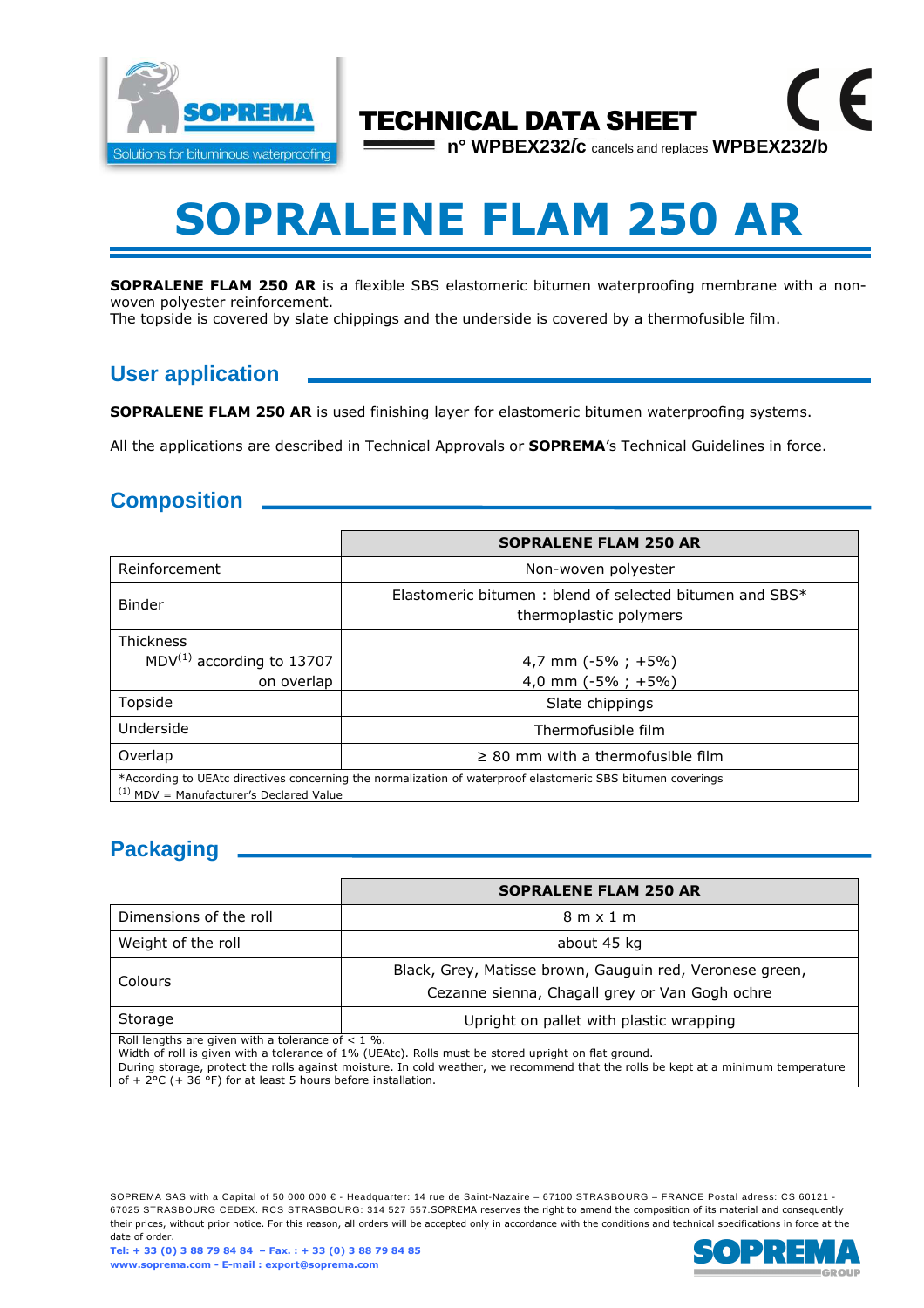

# TECHNICAL DATA SHEET

**n° WPBEX232/c** cancels and replaces **WPBEX232/b**

 $\epsilon$ 

#### **Characteristics (outside CE marking)**

|                                           | <b>SOPRALENE FLAM 250 AR</b> |
|-------------------------------------------|------------------------------|
| Static puncture resistance (NF P 84-352)  | $\geq$ 25 kg (L4)            |
| Dynamic puncture resistance (NF P 84-353) | $\geq$ 20 J (D3)             |

#### **Installation**

**SOPRALENE FLAM 250 AR** must be applied by torch-on techniques or by heat welding.

Hot bitumen must not be used in the bonding process.

## **Special indications**

#### **Hygiene, health and environment:**

The product does not contain any substance likely to be detrimental to health or to environment and complies with generally admitted Health and Safety Requirements. For further information, please refer to relevant Safety Data Sheet.

#### **Traceability:**

Product traceability is ensured through a manufacturing code present on the packaging.

#### **Quality control:**

**SOPREMA** has always attached the highest importance to the quality of its products, to the respect of environment and men.

For this reason, we apply an integrated management of the Quality and Environment certified **ISO 9001**  and **ISO 14001**.

SOPREMA SAS with a Capital of 50 000 000 € - Headquarter: 14 rue de Saint-Nazaire – 67100 STRASBOURG – FRANCE Postal adress: CS 60121 -67025 STRASBOURG CEDEX. RCS STRASBOURG: 314 527 557.SOPREMA reserves the right to amend the composition of its material and consequently their prices, without prior notice. For this reason, all orders will be accepted only in accordance with the conditions and technical specifications in force at the date of order.